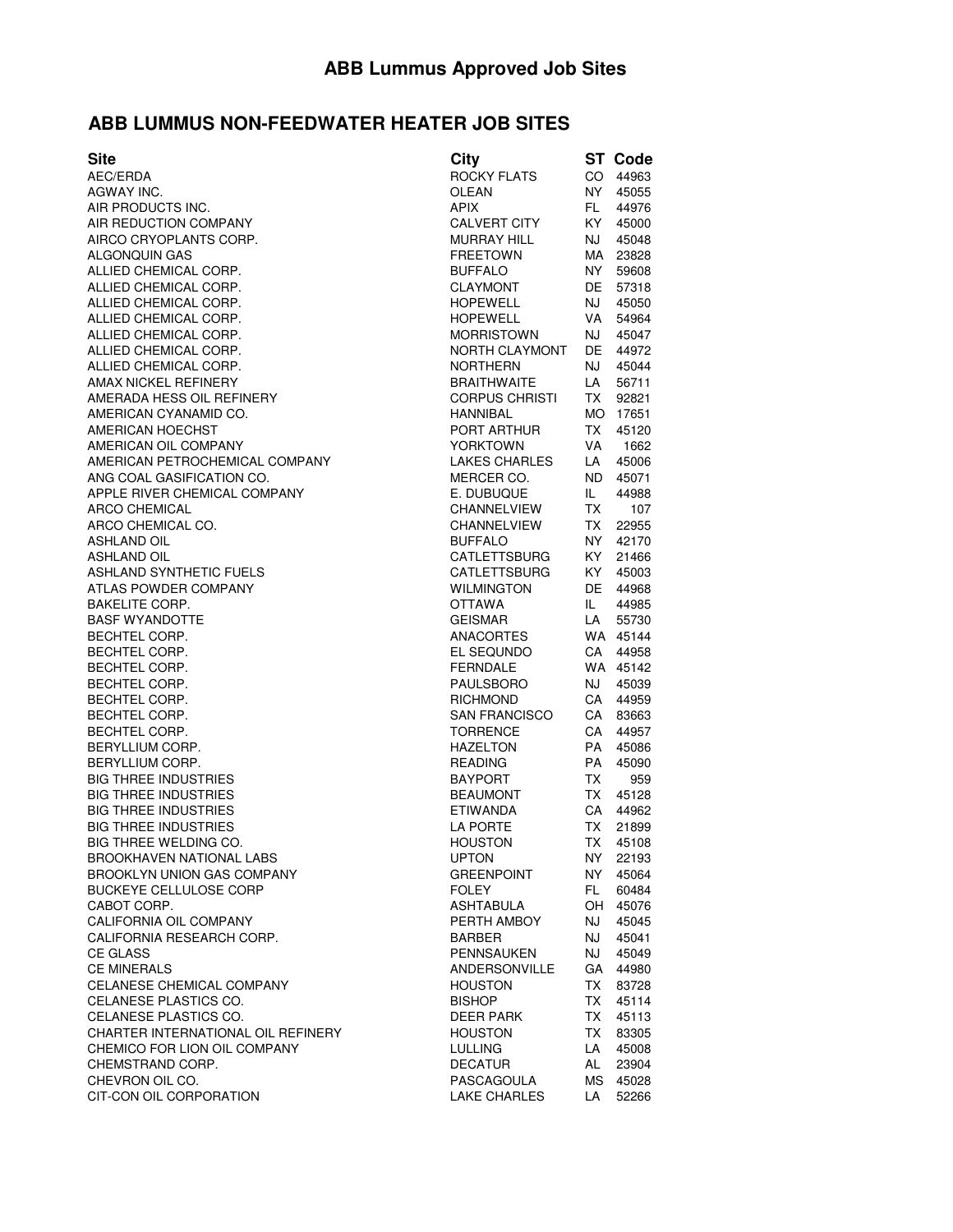## **ABB Lummus Approved Job Sites**

| CITIES SERVICE OIL CO.                   | <b>LAKE CHARLES</b> | LA        | 23987    |
|------------------------------------------|---------------------|-----------|----------|
| CITIES SERVICE OIL CO.                   | PONCA CITY          |           | OK 45080 |
| CITIES SERVICE OIL CO. - BUTADINE PLANT  | LAKE CHARLES        | LA        | 23992    |
| CITIES SERVICE OIL CO.*                  | <b>LAKE CHARLES</b> | LA        | 7896     |
| COLUMBIA CARBON CO.                      | <b>MARSHALL</b>     |           | WV 45153 |
| COLUMBIA HYDROCARBON CORPORATION         | <b>SILOAM</b>       | KY I      | 45001    |
| CONOCO OIL REFINERY                      | PONCA CITY          |           | OK 53716 |
| CONOCO-MONSANTO                          | <b>ALVIN</b>        | TX -      | 45125    |
| CONSUMERS POWER CO.                      | <b>JACKSON</b>      | MI        | 45021    |
| CONSUMERS POWER CO.                      | <b>MARYVILLE</b>    | MI        | 45020    |
| CONTINENTAL OIL COMPANY                  | <b>BALTIMORE</b>    |           | MD 45015 |
| CONTINENTAL OIL COMPANY                  | PONCA CITY          |           | OK 45078 |
| CONTINENTAL OIL COMPANY                  | <b>WESTLAKE</b>     | LA        | 45010    |
| COOK CHOCOLATE COMPANY                   | <b>CHICAGO</b>      | IL.       | 44989    |
| CROWN CENTRAL PETROLEUM CORP.            | PASADENA            | TX -      | 24541    |
| D.O.E.                                   | <b>BRUCETON</b>     | PA        | 45092    |
| DEEP ROCK OIL CORP.                      | <b>CUSHING</b>      |           | OK 45079 |
| <b>DEGUSSA</b>                           | <b>THEODORE</b>     | AL        | 44951    |
| <b>DERBY REFINERY</b>                    | <b>WICHITA</b>      | KS        | 10644    |
| DIAMOND ALKALI CHEMICAL PLANT            | <b>DEER PARK</b>    | TX I      | 60272    |
| <b>DIAMOND SHAMROCK</b>                  | <b>GREEN BAYOU</b>  | TX -      | 45121    |
| DIAMOND SHAMROCK CHEMICAL CO             | LA PORTE            | <b>TX</b> | 24719    |
| E.I. DUPONT DE NEMOURS & CO.             | ORANGE              | TX -      | 55004    |
| E.I. DUPONT DE NEMOURS & CO.             | <b>VICTORIA</b>     | TX I      | 24818    |
| E.I. DUPONT DE NEMOURS & CO.             | <b>WILMINGTON</b>   | DE 1      | 11453    |
| EL PASO PRODUCTS                         | <b>ODESSA</b>       | TX .      | 57155    |
| ENJAY CHEMICAL CO.                       | <b>BATON ROUGE</b>  | LA        | 24888    |
| ESSO STANDARD OIL CO.                    | <b>BAYWAY</b>       | NJ 1      | 45040    |
| ESSO STANDARD OIL CO.                    | <b>FAYETTEVILLE</b> | NC .      | 45067    |
| <b>EXXON</b>                             | <b>LINDEN</b>       | NJ        | 12823    |
| <b>FIRESTONE</b>                         | <b>BATON ROUGE</b>  | LA        | 45012    |
| FLUOR CO., LTD.                          | PAULSBORO           | NJ        | 45037    |
| FORD MOTOR COMPANY (FMC)                 | <b>DANA</b>         | IN        | 44996    |
| G. D. SEARLE & COMPANY                   | <b>AUGUSTA</b>      |           | GA 44981 |
| <b>GAF CORPORATION</b>                   | <b>BINGHAMPTON</b>  | NY I      | 15321    |
| <b>GAF CORPORATION</b>                   | <b>CALVERT CITY</b> | KY I      | 44999    |
| <b>GAF CORPORATION</b>                   | <b>SEADRIFT</b>     | TX I      | 45131    |
| <b>GAF CORPORATION</b>                   | <b>TEXAS CITY</b>   | TX -      | 45111    |
| <b>GARY REFINING COMPANY</b>             | <b>FRUITA</b>       |           | CO 44967 |
| <b>GENERAL ELECTRIC</b>                  | <b>MOUNT VERNON</b> | IN        | 53726    |
| <b>GENERAL ELECTRIC</b>                  | RICHLAND            |           | WA 45145 |
| <b>GENERAL PETROLEUM CORPORATION</b>     | <b>TORRENCE</b>     | CA        | 44956    |
| GILLETTE CHEMICAL COMPANY                | N. CHICAGO          | IL.       | 44990    |
| GOOD HOPE INDUSTRIES, INC.               | <b>GOOD HOPE</b>    | LA        | 45014    |
| <b>GREAT NORTHERN OIL CO.</b>            | ST. PAUL            | MN        | 45024    |
| <b>GULF OIL CORPORATION</b>              | <b>CEDAR BAYOU</b>  | TX        | 45118    |
| <b>GULF OIL CORPORATION</b>              | PORT ARTHUR         | TX        | 55084    |
| HERCULES POWDER CO.                      | <b>WILMINGTON</b>   | DE        | 44971    |
| <b>HESS TRADING &amp; TRANSPORT</b>      | PORT READING        | NJ        | 45043    |
| <b>HESS TRADING &amp; TRANSPORT</b>      | SEWAREN             | NJ        | 45042    |
| <b>HEXAGON LEE LABORATORIES</b>          | PETERSBURG          | VA        | 45149    |
| HOFFMAN LA ROCHE, INC.                   | NUTLEY              | NJ        | 56745    |
| HUMBLE OIL & REFINING CO.                | <b>BAYTOWN</b>      | TX        | 26835    |
| HUMBLE OIL & REFINING CO.                | <b>BEAUMONT</b>     | TX I      | 45109    |
| HUMBLE OIL & REFINING CO.                | KATY                | TX I      | 45107    |
| HUNT OIL CO.                             | TUSCALOOSA          | AL        | 58575    |
| ICI AMERICA INC.                         | <b>HOPEWELL</b>     | VA        | 45148    |
| INTERNATIONAL COAL REFINING COMPANY      | <b>NEWMAN</b>       | KY I      | 45004    |
| INTERNATIONAL REFINERIES INC.            | WRENSHALL           | MN        | 27118    |
| JEFFERSON CHEMICAL CO                    | PORT NECHES         | TX.       | 20739    |
| KAISER ENGINEERS FOR TEXAS CITY REF. CO. | TEXAS CITY          | TX .      | 45100    |
| KALVA CORPORATION                        | <b>GURNEE</b>       | IL.       | 44993    |
| KALVA CORPORATION                        | WAUKEGAN            | IL        | 44992    |
|                                          |                     |           |          |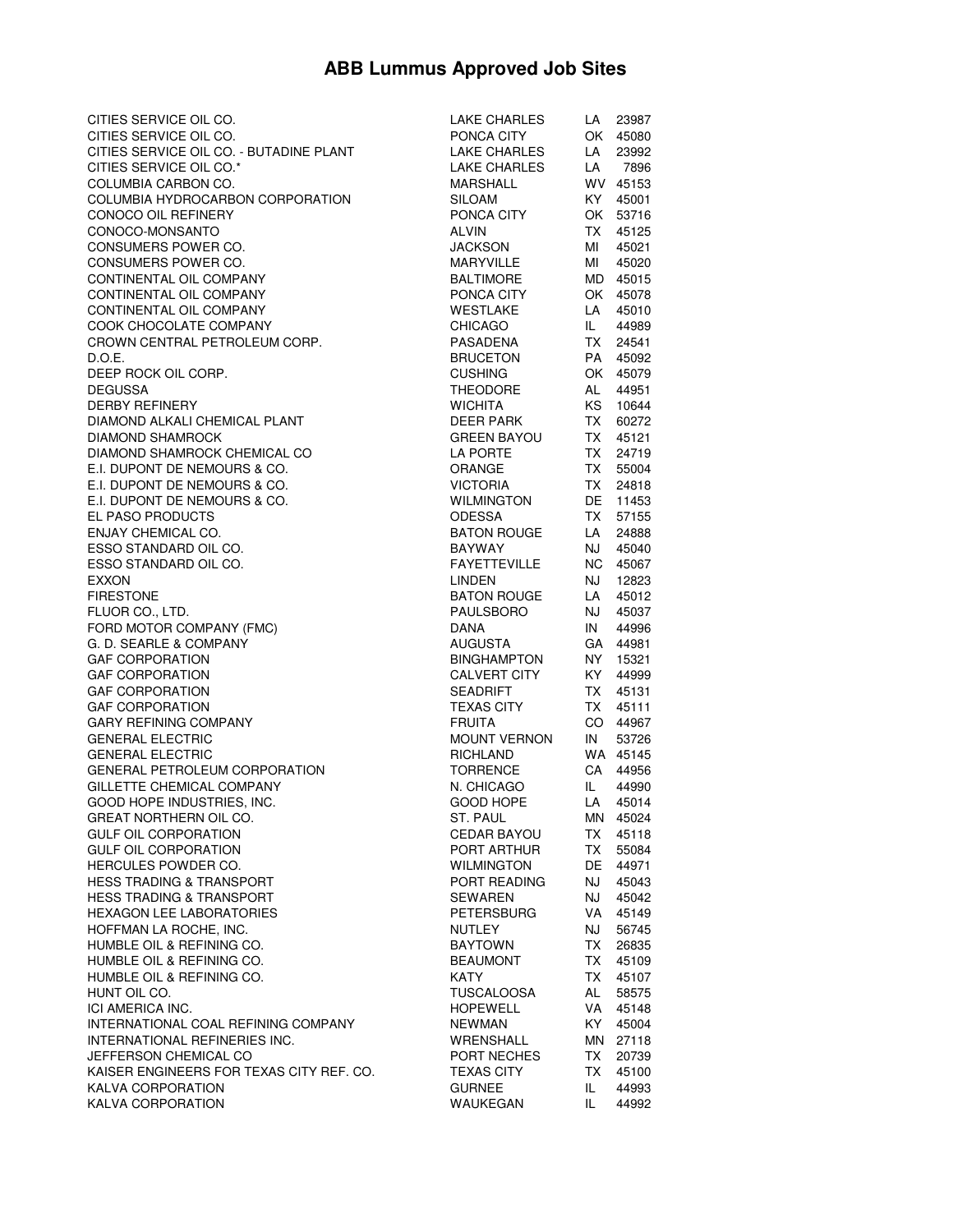## **ABB Lummus Approved Job Sites**

| <b>KOPPERS COMPANY INC</b>                                       | <b>FAIRFIELD</b>             | AL        | 44950          |
|------------------------------------------------------------------|------------------------------|-----------|----------------|
| LION OIL COMPANY                                                 | <b>LULLING</b>               | LA        | 45007          |
| LION OIL COMPANY - CHEMICAL PLANT - NITRIC ACID PLAN EL DORADO   |                              | AR        | 27646          |
| MAGNOLIA PETROLEUM CO.                                           | <b>BEAUMONT</b>              | TX I      | 27736          |
| MARATHON OIL COMPANY                                             | <b>ROBINSON</b>              | IL.       | 52038          |
| <b>MERCK &amp; CO - CHEMICAL DIVISION</b>                        | <b>RAHWAY</b>                | NJ        | 27798          |
| MOBAY CHEMICAL COMPANY                                           | NEW MARTINSVILLE WV 27915    |           |                |
| MOBAY CHEMICAL COMPANY                                           | <b>PITTSBURGH</b>            | PA        | 87388          |
| MOBIL CHEMICAL COMPANY                                           | <b>BAKERSFIELD</b>           | CA        | 44961          |
| MOBIL CHEMICAL COMPANY                                           | <b>FRANKFURT</b>             | IL.       | 44991          |
| MOBIL OIL CORPORATION                                            | <b>BEAUMONT</b>              | TX I      | 27935          |
| MONSANTO CHEMICAL COMPANY                                        | <b>LULING</b>                | LA        | 28013          |
| MONSANTO CHEMICAL COMPANY                                        | <b>TEXAS CITY</b>            | TX .      | 28018          |
| NATIONAL CO-OP REFINING ASSOC. (NCRA)                            | <b>MCPHERSON</b>             | KS I      | 44997          |
| NATIONAL CO-OP REFINING ASSOC. (NCRA)                            | MCPHERSON/WICHIT, KS         |           | 28076          |
| NATIONAL PETROCHEMICAL CORP.                                     | <b>TUSCOLO</b>               | IL.       | 44982          |
| <b>NECHES BUTANE</b>                                             | PORT NECHES                  | TX I      | 29244          |
|                                                                  |                              |           |                |
| NEPERA CHEMICAL COMPANY                                          | <b>HARRIMAN</b>              | NY I      | 45054          |
| NORTHERN PETROCHEMICAL COMPANY                                   | <b>JOLIET</b>                | IL.       | 44995          |
| NORTHERN PETROCHEMICAL COMPANY                                   | <b>MORRIS</b>                | IL.       | 44994          |
| OHIO OIL COMPANY                                                 | <b>FINDLAY</b>               |           | OH 45073       |
| OXIRANE CORP.                                                    | <b>CHANNELVIEW</b>           | TX .      | 45119          |
| PAN AM SOUTHER CORP.                                             | N. LITTLE ROCK               | AR        | 44954          |
| PAN AM SOUTHERN CORP.                                            | <b>DESTREHAN</b>             | LA        | 45005          |
| PAN AM SOUTHERN CORP.                                            | EL DORADO                    | AR        | 44953          |
| PAN AMERICAN REFINING COMPANY                                    | <b>TEXAS CITY</b>            | TX .      | 25344          |
| PETROLEUM CHEMICALS INC.                                         | <b>LAKE CHARLES</b>          | LA        | 45009          |
| PETROLITE CORP.                                                  | <b>EVERETT</b>               | MA        | 45018          |
| PFIZER CHEMICAL                                                  | <b>GROTON</b>                | CT        | 62840          |
| PITTSBURG COKE & CHEMICAL CO.                                    | <b>NEVILLE ISLAND</b>        | PA        | 45082          |
| PITTSBURGH & MIDWAY COAL CO.                                     | N. FORT LEWIS                |           | WA 45146       |
| PITTSBURGH PLATE GLASS COMPANY                                   | <b>CORPUS CHRISTI</b>        | TX I      | 45110          |
| PORT AUTHORITY OF NEW YORK & NEW JERSEY                          | <b>NEW YORK</b>              | NY L      | 84561          |
| <b>PROCTOR &amp; GAMBLE</b>                                      | <b>CHICAGO</b>               | IL.       | 25656          |
| PROCTOR & GAMBLE                                                 | <b>KANSAS CITY</b>           | KS        | 25659          |
| PROCTOR & GAMBLE                                                 | <b>PORTSMOUTH</b>            | VA        | 45147          |
| RALPH M. PARSONS CO.                                             | <b>TREMONTON</b>             | UT        | 45141          |
| REYNOLDS METALS COMPANY                                          | <b>CORPUS CHRISTI</b>        | TX .      | 35373          |
| ROHM & HAAS CHEMICAL CO.                                         | PHILADELPHIA                 | PA        | 43502          |
| SCHERING CORPORATION                                             | <b>KENILWORTH</b>            | NJ        | 45052          |
| SHAMROCK OIL & GAS CORP - GASOLINE/MCKEE PLANTS SHEERIN / SUNRAY |                              | TX I      | 28638          |
| SHAMROCK OIL & GAS CORP.                                         | <b>SUNRAY</b>                | TX .      | 45098          |
| SHELL CHEMICAL COMPANY                                           | DEER PARK                    | TX I      | 63102          |
| SHELL CHEMICAL COMPANY                                           | <b>HOUSTON</b>               | TX I      | 37364          |
| SHELL CHEMICAL COMPANY                                           | <b>NORCO</b>                 | LA        | 57959          |
| SHELL CHEMICAL COMPANY *                                         | <b>DEER PARK</b>             | TX        | 7836           |
| SHELL OIL COMPANY                                                | DEER PARK                    | TX        | 52046          |
| SHELL OIL COMPANY                                                | <b>NORCO</b>                 | LA        | 37399          |
| SHELL OIL COMPANY                                                | WOOD RIVER                   | IL.       | 30501          |
| SINCLAIR KOPPERS CO.                                             | PORT ARTHUR                  | TX        | 45115          |
| SOCONY MOBIL OIL CO.                                             | <b>BUFFALO</b>               | NY ·      | 38123          |
| SOCONY VACUUM OIL COMPANY                                        | PAULSBORO                    | NJ        | 45038          |
| SOCONY VACUUM OIL COMPANY                                        | ST. LOUIS                    | IL.       | 44984          |
| SOHIO REFINERY & CHEMICAL                                        |                              |           |                |
|                                                                  | LIMA & TOLEDO                | OH        | 38137          |
| <b>SOLTEX POLYMERS</b>                                           | DEER PARK                    | TX        | 61384          |
| ST. JOE FOREST PRODUCTS CO.                                      | PORT ST. JOE                 | FL.       | 28976          |
| ST. JOE PAPER COMPANY                                            | PORT ST. JOE                 | FL.       | 51976          |
| ST. JOE PAPER COMPANY*                                           | PORT ST. JOE                 | FL        | 7987           |
| ST. PAUL AMMONIA INC.                                            | ST. PAUL                     | MN        | 45025          |
| STANDARD OIL                                                     | <b>BAYONNE</b>               | NJ        | 52993          |
| STANDARD OIL                                                     | <b>BROWNSVILLE</b>           | TX        | 45102          |
|                                                                  |                              |           |                |
| STANDARD OIL<br>STANDARD OIL (SOHIO)                             | <b>SUGAR CREEK</b><br>TOLEDO | MO.<br>OH | 38985<br>54890 |